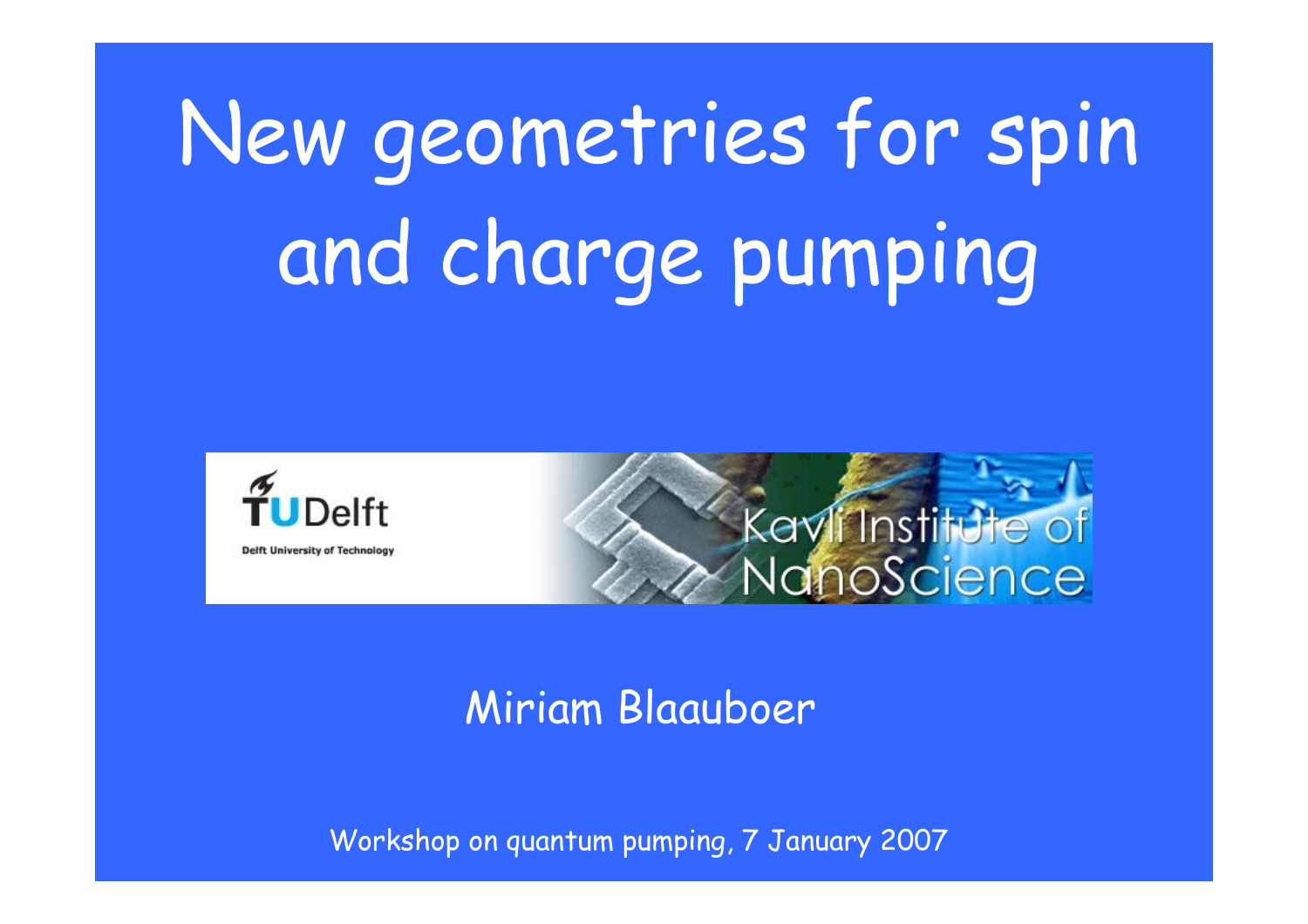

 $\bullet$ · Spin pump turnstile

[with Catherine Fricot, Phys. Rev. B **71**, 041303 (R) (2005)]

 $\bullet$  Adiabatic quantum pumping with quantized radiation fields

[with Björn Trauzettel, unpublished]

 $\bullet$ Conclusion and Outlook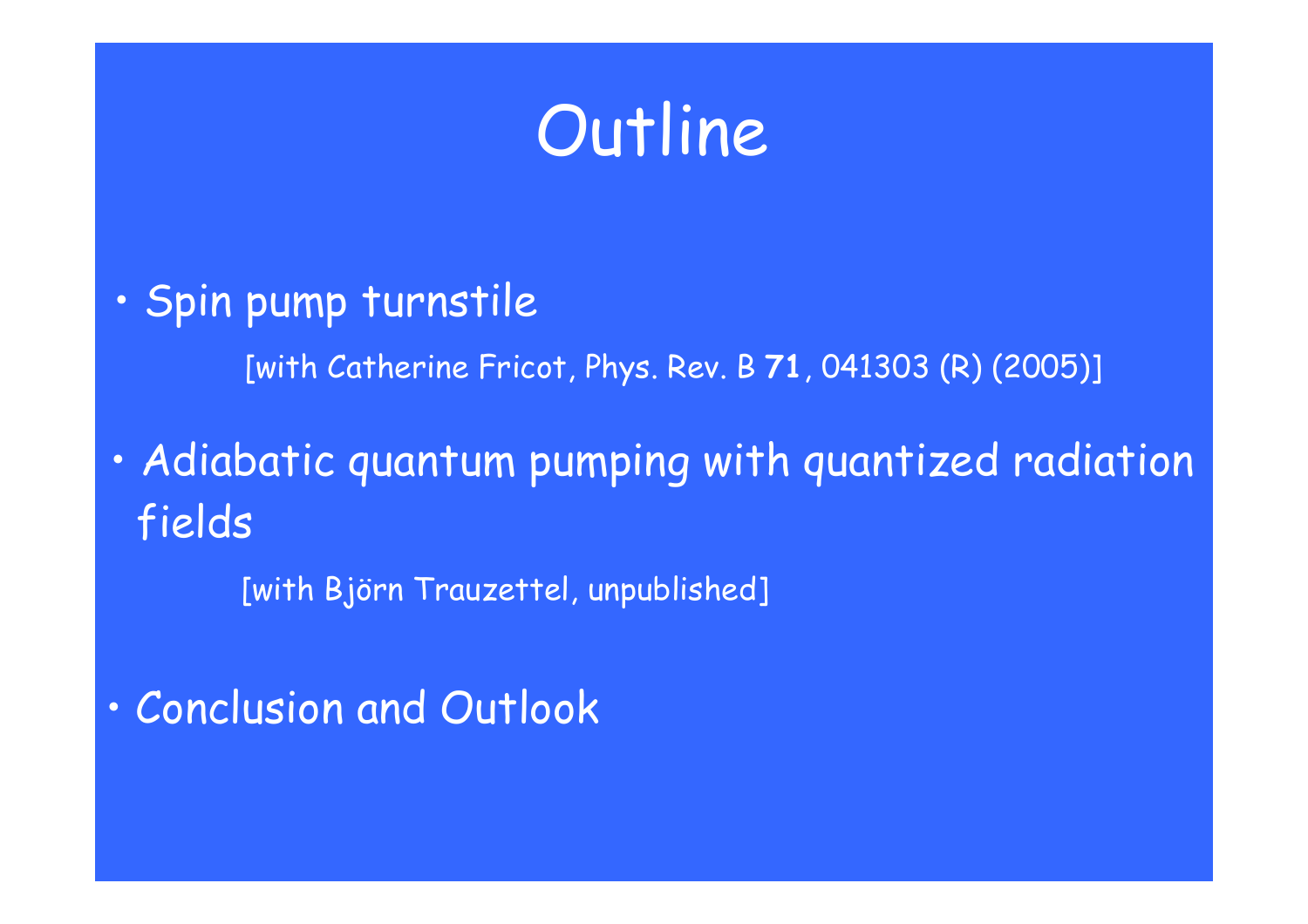# 1. Spin pump turnstile

[M. Blaauboer and C.M.L. Fricot, Phys. Rev. B **71**, 041303 (R) (2005)]

Idea: propose a device which can create a pumped spin-polarized current in a controlled way

Geometry: quantum dot



#### Energy level spectrum



externally controllable "artificial atom"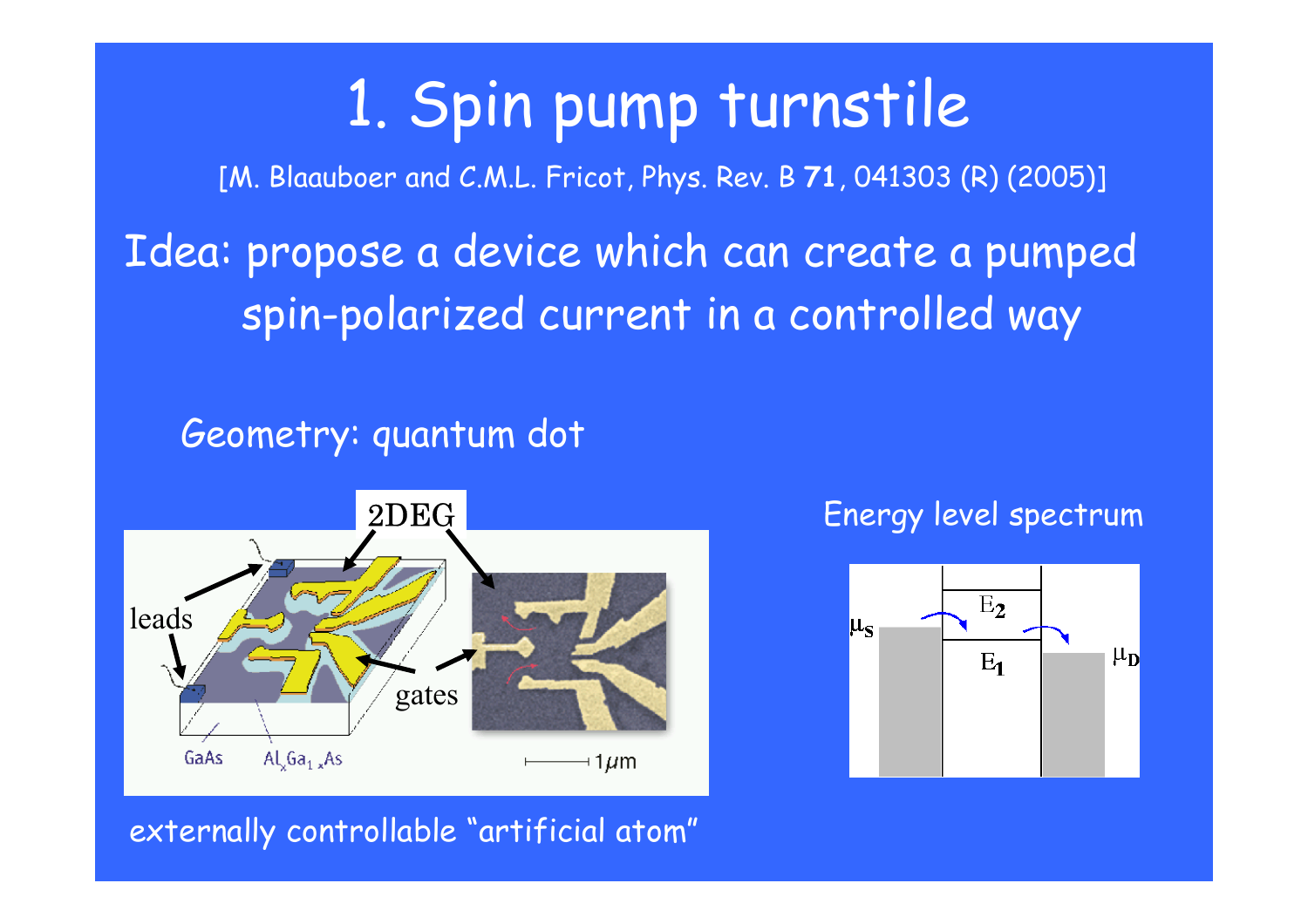### 1991/1992: Charge turnstile

[L.P. Kouwenhoven et al, Phys. Rev. Lett. **67**, 1626 (1991); H. Pothier et al, Europhys. Lett. **17**, 249 (1992)]



- Coulomb blockade regime
- $\cdot$  Current quantized in units of e $\omega$
- 'Classical pump': tunneling, but no quantum interference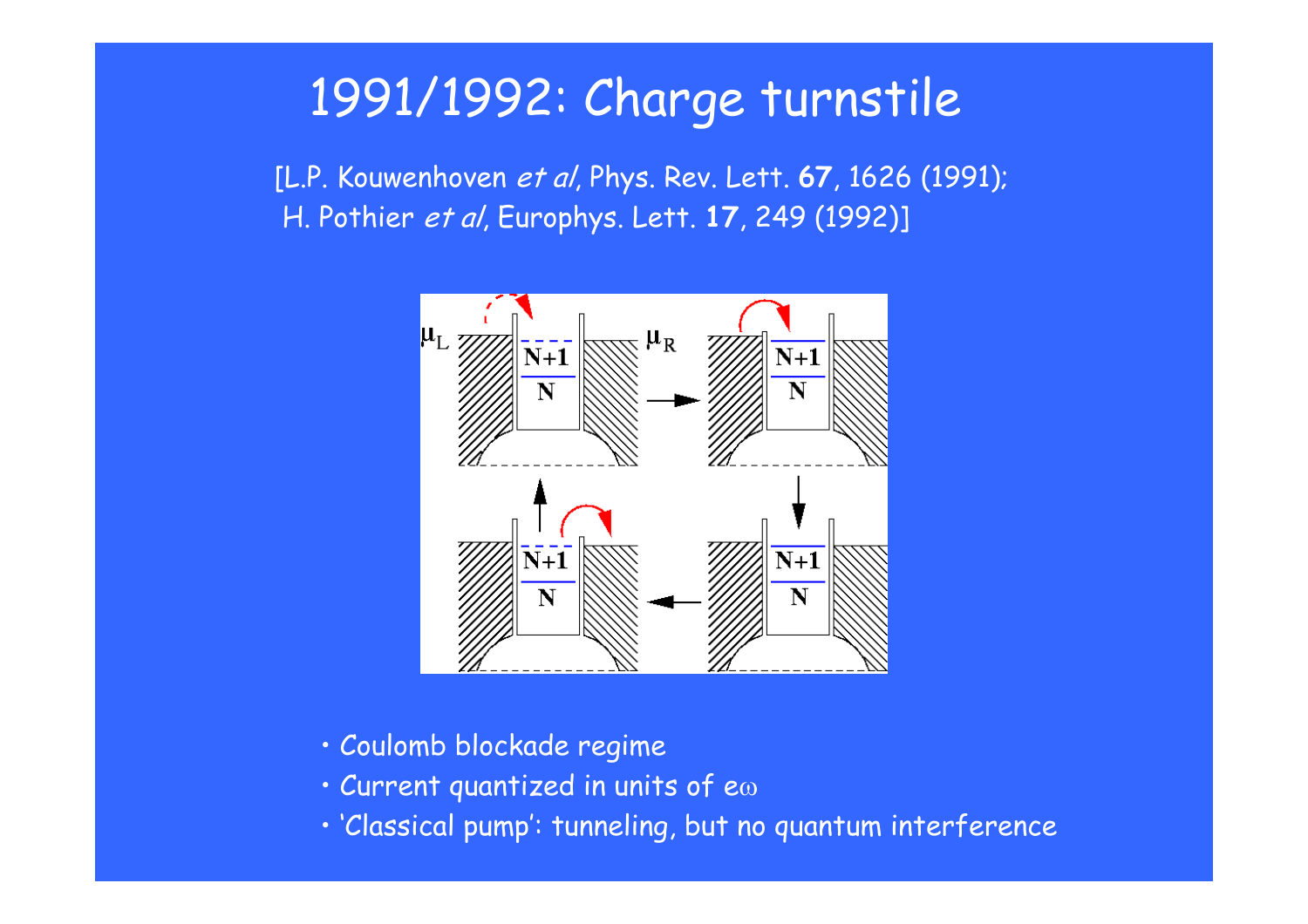### Quantum charge "pump" Quantum spin "pump" [Switkes et al., Science **283**, 1905 (1999)] [Watson et al., PRL **91**, 258301 (2003)]

#### Experimental set-up, open quantum dot



**Red** gates control the conductance of the point contacts

**Black** gates are used for pumping



adiabatic transfer of spin-without-charge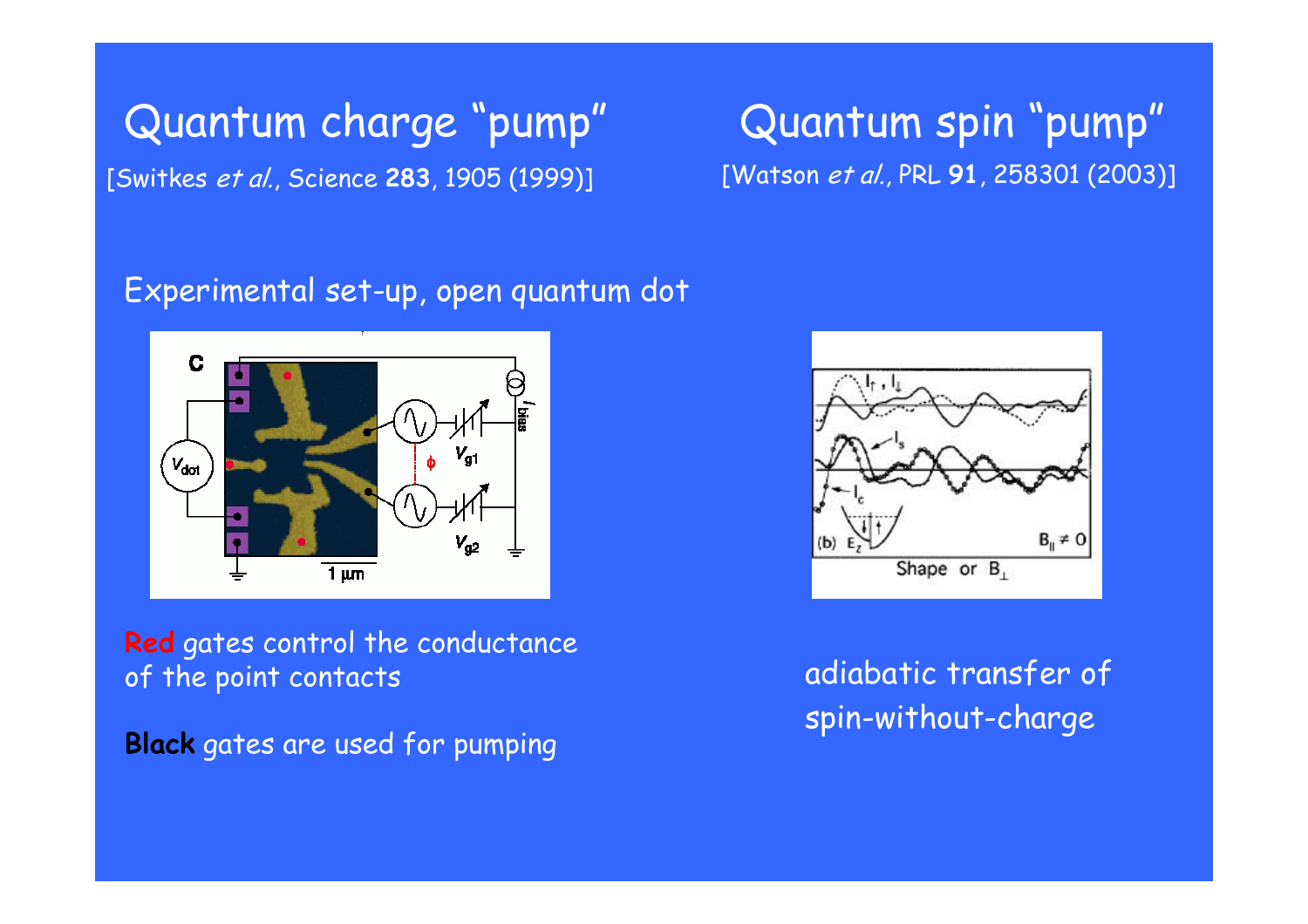### Spin turnstile

- Controllable **double-sided** and **bipolar** spin filter
- Spin injection on demand
- $\cdot$  Spin current quantized in units of 2 spins/ $\tau$

System: quantum dot in magnetic field in Coulomb blockade regime

Pumping parameters:

1) **difference in tunnel coupling** to the left and right lead

2) either **magnetic field or additional gate voltage**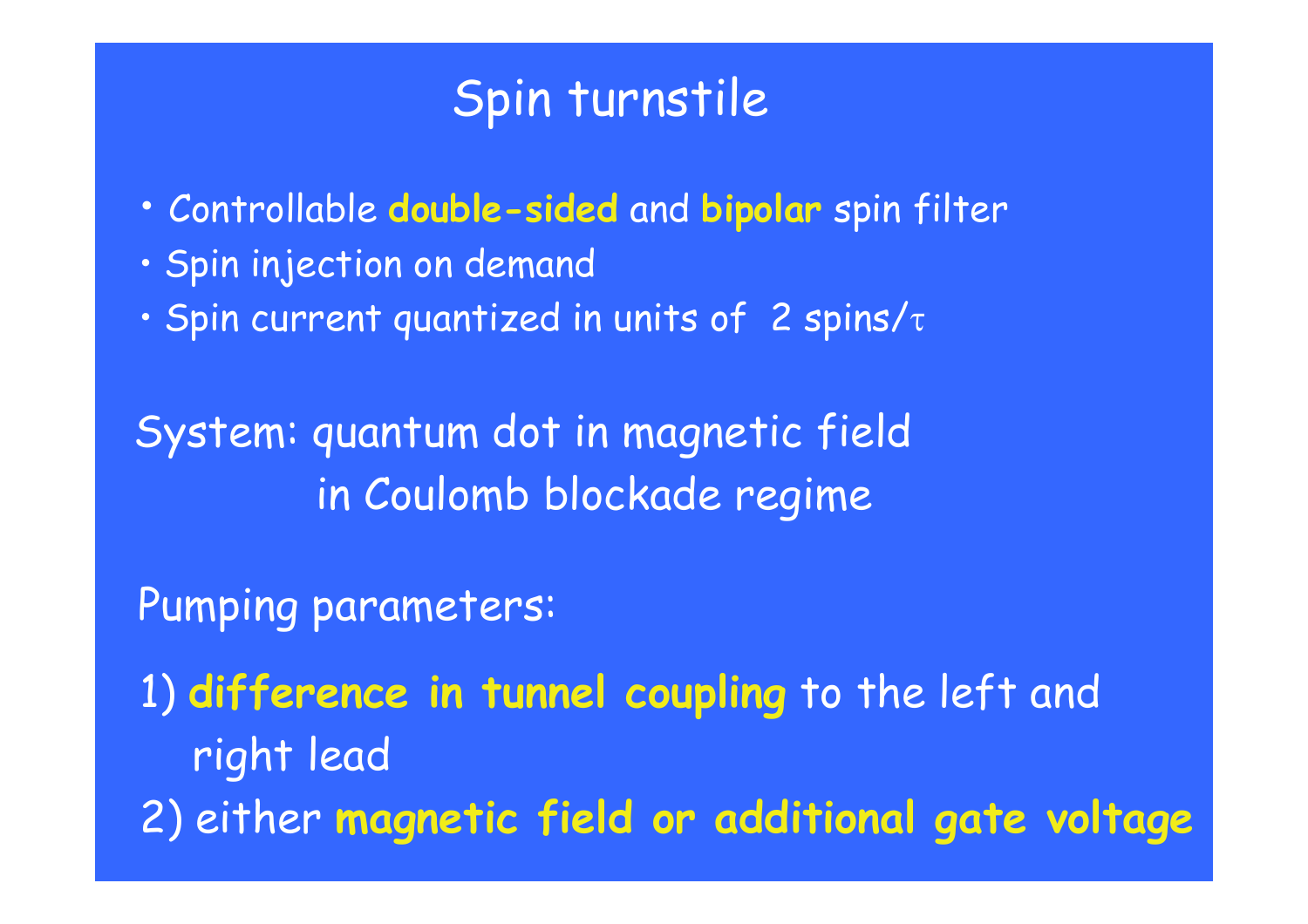

Level occupation: empty, single, double (singlet)

$$
\mu_{\uparrow(\downarrow)} = E_{\uparrow(\downarrow)} - E_0 = E_{\uparrow(\downarrow)}
$$
  

$$
\mu_{S \leftrightarrow \uparrow(\downarrow)} = E_S - E_{\uparrow(\downarrow)} = E_{\downarrow(\uparrow)} + E_C
$$

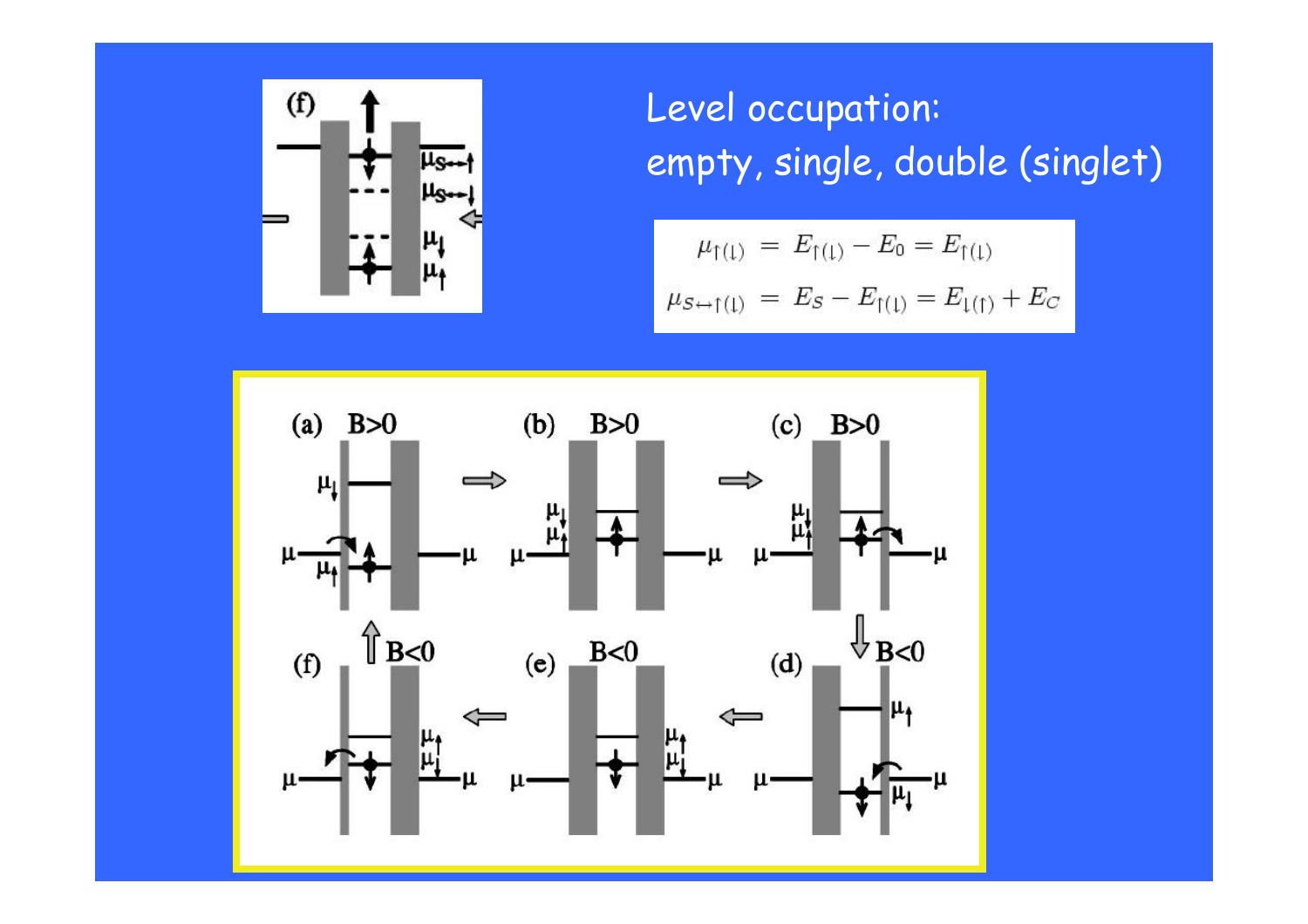### Analysis of relevant time scales

- Raising/lowering time of tunnel barriers  $\tau_{\mathsf{raise}}$ **fast**
- Tunneling time  $\tau_\mathsf{tunnel}$  for electron to enter/leave the dot
- Switching time of magnetic field  $\tau_{\mathsf{switch}}$
- Spin-flip time on dot  $\tau_{\mathsf{spinflip}}$

**Requirements: τ<sub>tunnel</sub> and τ<sub>switch</sub> as fast as possible** (maximize current), but also **reliable** transfer of spin (maximize **spin** current)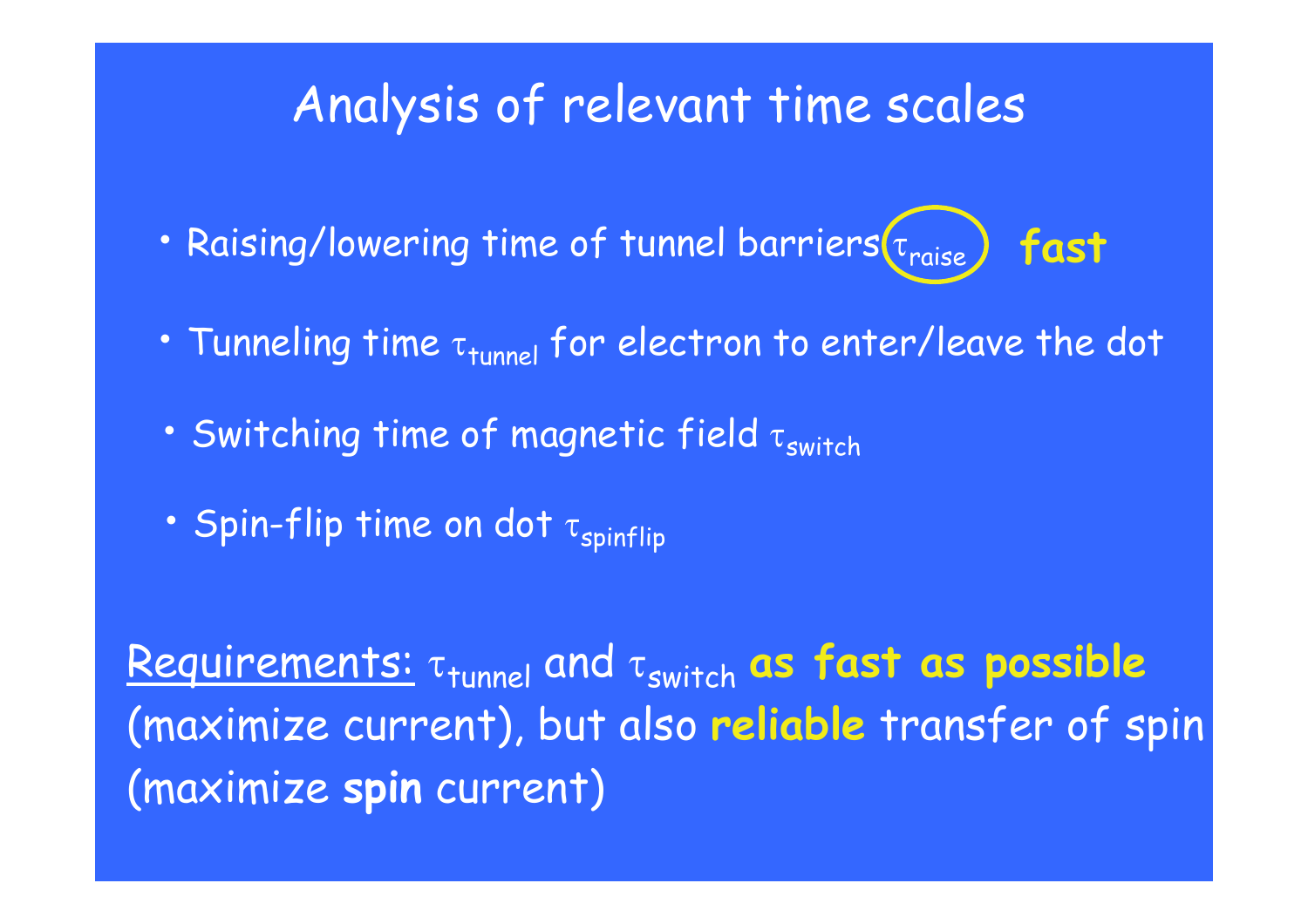### Probability of adiabatic transfer

Hamiltoni a n

$$
\mathcal{H} = \frac{(\vec{p}-e\vec{A})^2}{2m^*} - \frac{1}{2}E_Z\sigma + \frac{1}{2}m^*\omega_0^2(x^2+y^2)
$$

Fock-Darwin energy-level spectrum

$$
E_{n,l,\sigma} = (2n + |l| + 1)\hbar\omega - \frac{1}{2}l\hbar\omega_c - \frac{1}{2}E_Z\sigma
$$

$$
\omega \equiv \sqrt{\omega_0^2 + \omega_c^2/4}
$$

$$
\omega_c=eB/m^*
$$

Lowest orbital levels: n=0, l=0  $n=0, l=1$ 

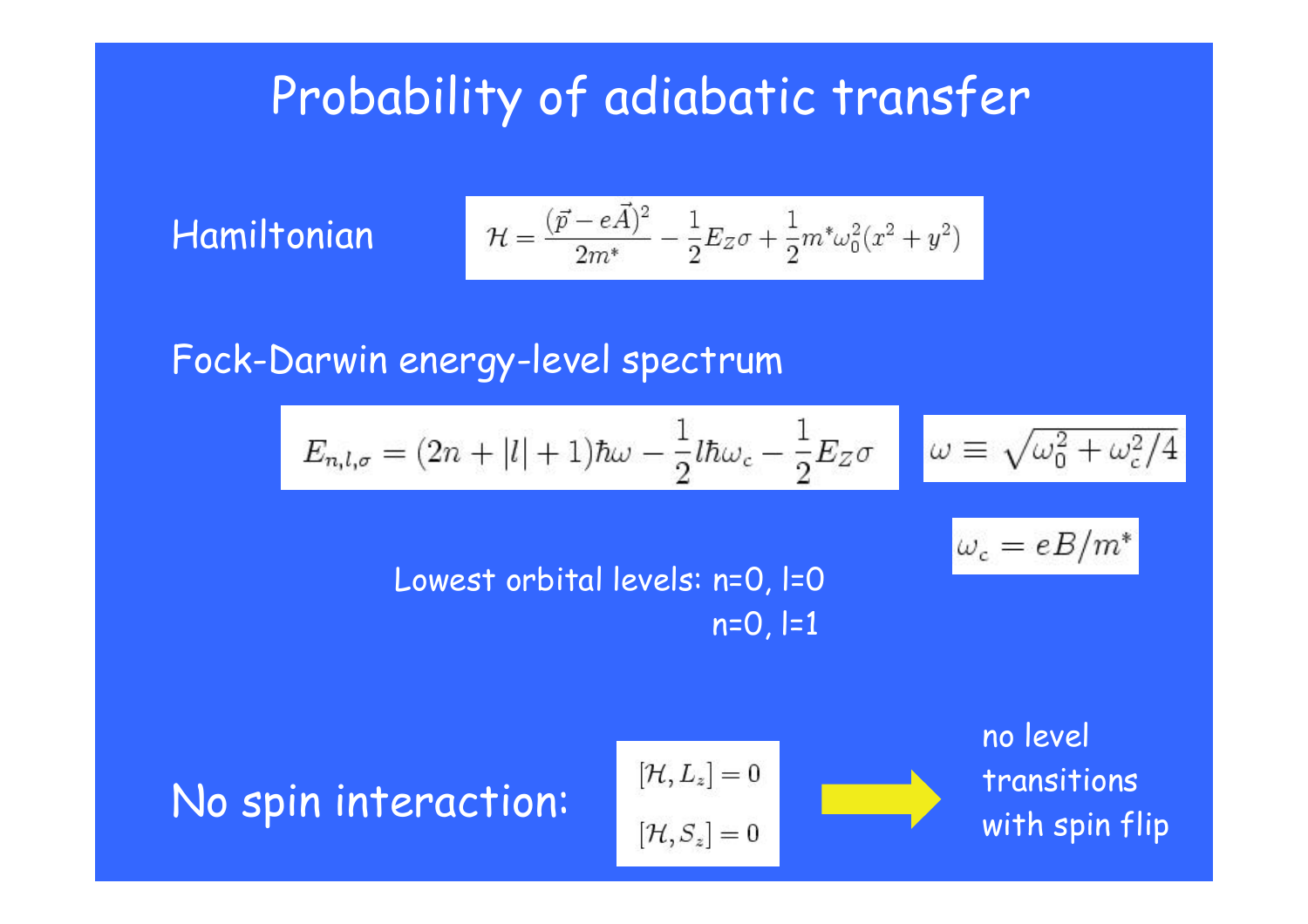### Spin-orbit interaction

$$
\mathcal{H}_R = \frac{\alpha_R}{\hbar} [\vec{\sigma} \times (\vec{p} - e\vec{A})]_z
$$

$$
[\mathcal{H}_{\mathcal{R}},J_z]\,=\,0
$$
 
$$
[\mathcal{H}_{\mathcal{R}},S_z]\,\neq\,0
$$

#### adiabatic transfer with spin-flip in principle possible

Modified energy level spectrum (perturbation theory)

$$
\tilde{E}_{0,0,1(0,1,-1)} = \frac{3}{2}\hbar\omega - \frac{1}{4}\hbar\omega_c - (+)\frac{1}{2}\left[(\hbar\omega - \frac{1}{2}\hbar\omega_c + E_Z)^2 + \tilde{\alpha}_R(\hbar\omega - \frac{1}{2}\hbar\omega_c)\right]^{\frac{1}{2}}
$$

#### No level crossing during switc hing of magnetic field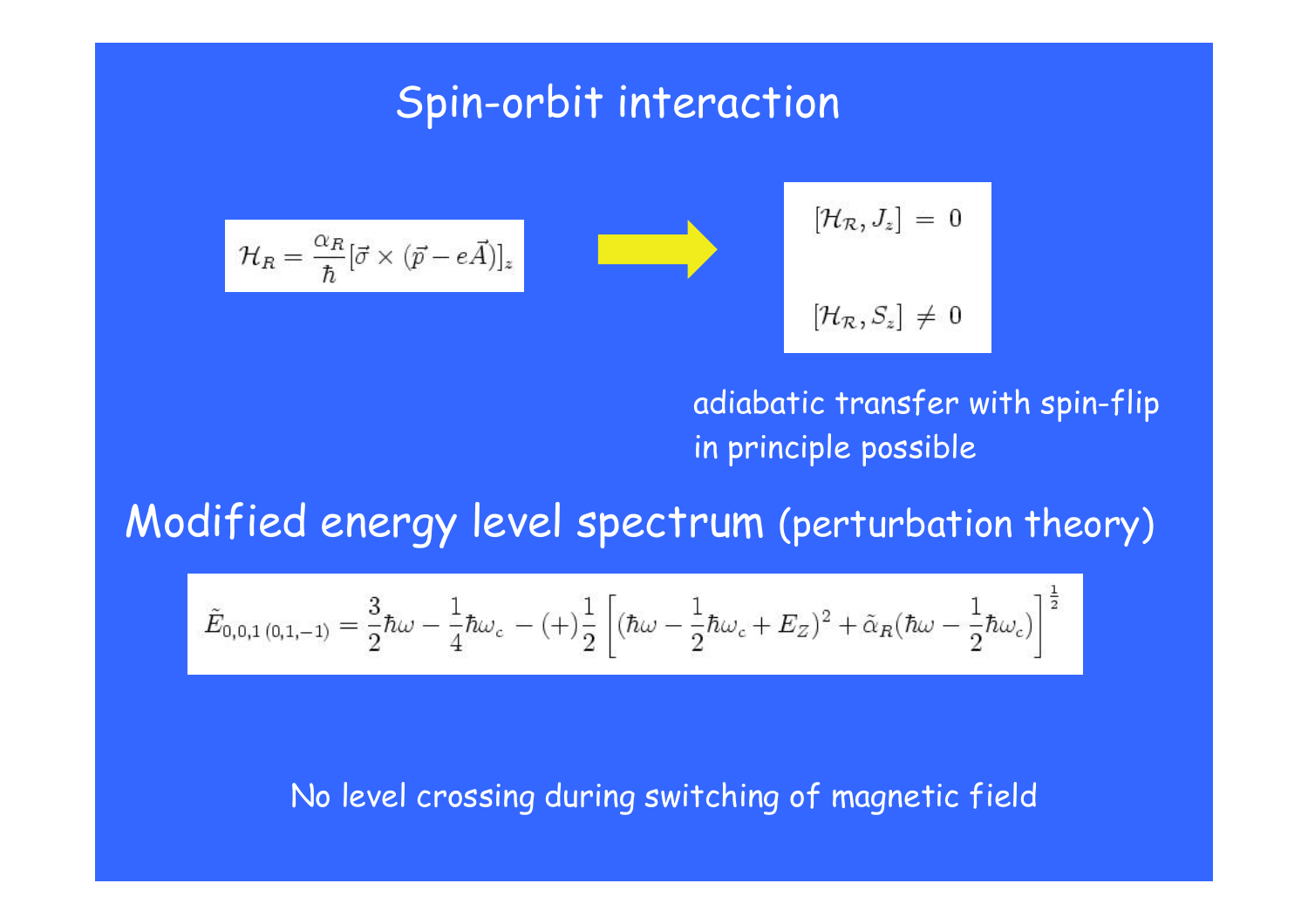### Hyperfine interaction

$$
\mathcal{H}_{\rm hyp} = A S_z I_z + \frac{1}{2} A (S_+ I_- + S_+ I_-)
$$

$$
\left[\mathcal{H}_{\mathrm{hyp}},L_{z}\right]=0
$$
  

$$
\left[\mathcal{H}_{\mathrm{hyp}},S_{z}\right]\,\neq\,0
$$

### adiabatic transfer with spin-flip in principle possible

Overhauser field  $B \sim A/\sqrt{N}$ 

### Adiabatic transfer time:

$$
T_{\rm ad} \geqslant \frac{\hbar N^2 |g^*| \mu_B B}{N_{\rm eff}^2 A^2}
$$

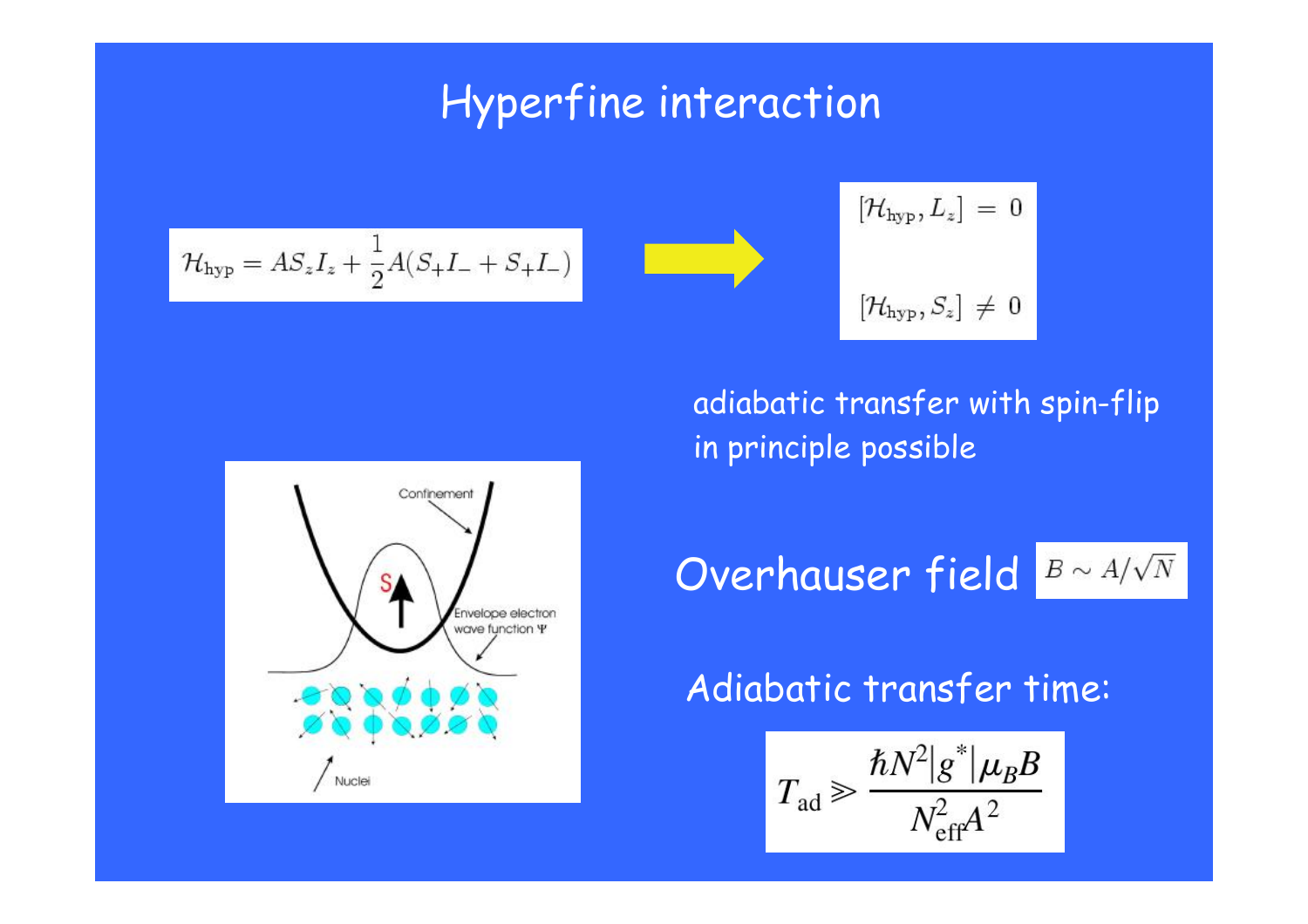

# For  $\left[\begin{array}{cc} \tau_{\text{switch}} \ll T_{\text{add}} \\ \tau_{\text{switch}} \leq \tau_{\text{tunnel}} \end{array}\right]$  tunneling time dominates

### Pumped charge and spin currents:

$$
\begin{aligned} I_c \, & = \, \frac{e}{\tau} (n_{\uparrow,R} + n_{\downarrow,R} - n_{\uparrow,L} - n_{\downarrow,L}) \\ I_s \, & = \, \frac{1}{\tau} (n_{\uparrow,R} - n_{\downarrow,R} - n_{\uparrow,L} + n_{\downarrow,L}) \end{aligned}
$$

### Including spin-flip scattering

 $\eta$ 

$$
\dot{\rho}_i = W_{ij}\rho_j + W_{ik}\rho_k - (W_{ji} + W_{ki})\rho_i
$$

$$
\mathbf{y}_{\text{f},R} = \frac{W_{\text{f0},L}W_{\text{0f},R}W_{\text{f1}}^2}{\prod_{M=L,R} (W_{\text{0f},M}W_{\text{f1}} + W_{\text{f0},M}(W_{\text{f1}} + W_{\text{f2}})}
$$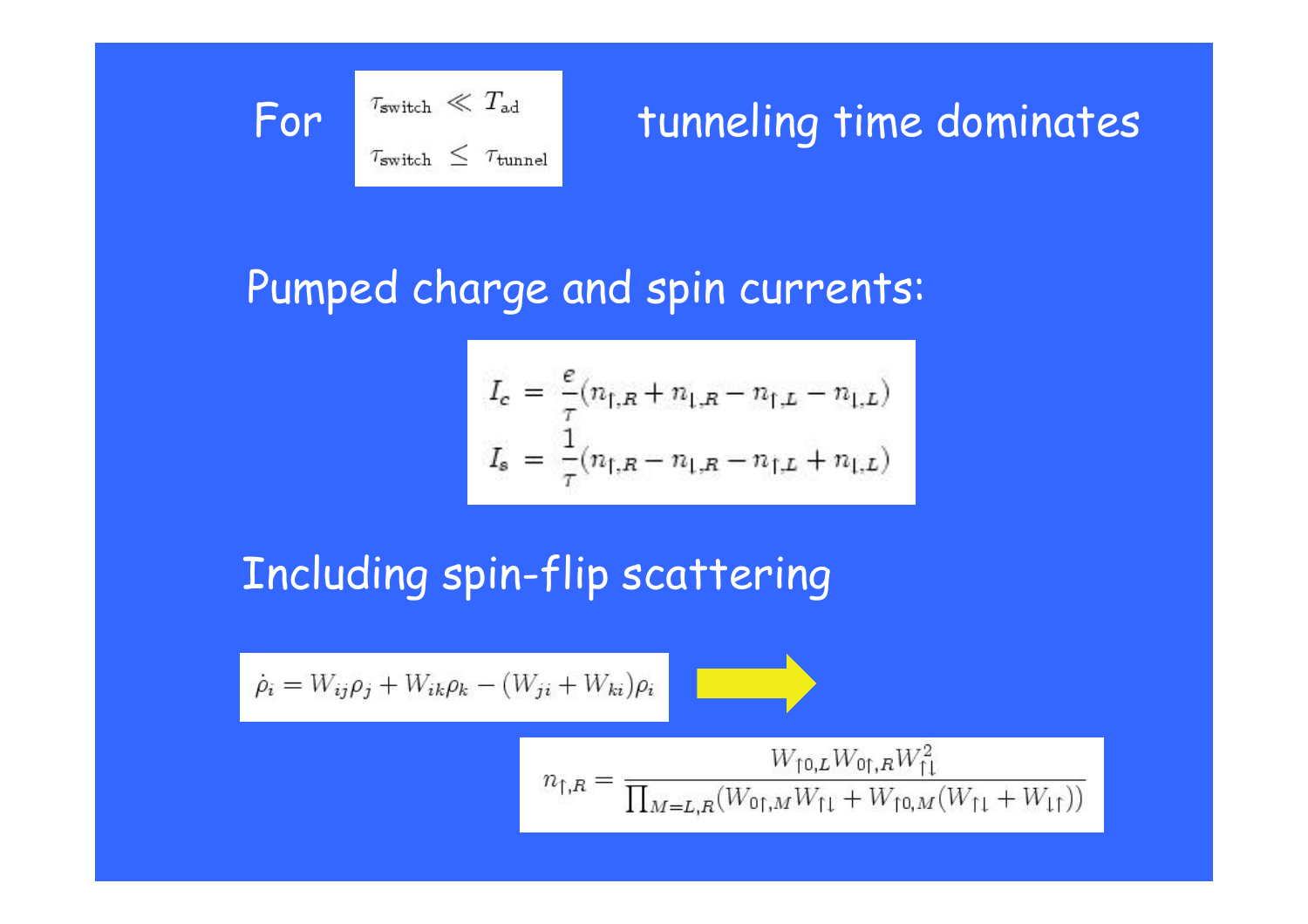### Alternative: pumping with an additional gate voltage



- Singlet ground-state  $\rightarrow$  parallel magnetic field
- Singlet-triplet spin-flip time  $\gg \tau_\mathsf{tunnel}$
- **Disadvantage**: less efficient cycle
- **Advantage**: fast pulsed gate voltages available ( ≤1 ns) [Phase information can be preserved]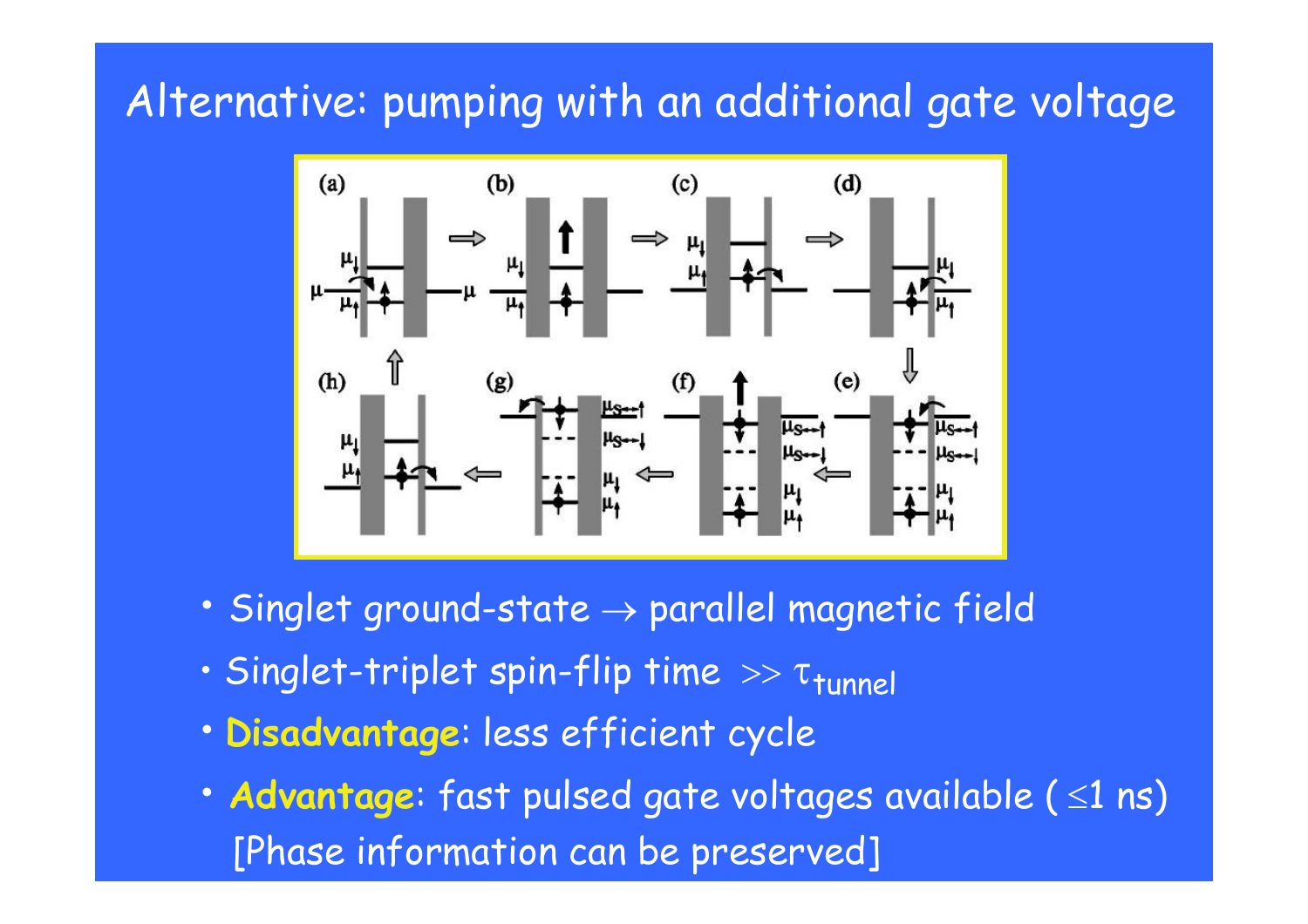# 2. Adiabatic quantum pumping of charge with quantum-mechanical EM fields

[With Björn Trauzettel (Basel)]

Main question we are trying to answer :

if the pumping fields are entangled, can we detect a (unique) **signature** of this entanglement in the pumped current?

In particular: can the pumped current be used to **distinguish** between **entangled** and **non-entangled** radiation?

Answer: The pum ped current can only be used to detect some specific entangled states, not arbitrary ones (for example, Bell states)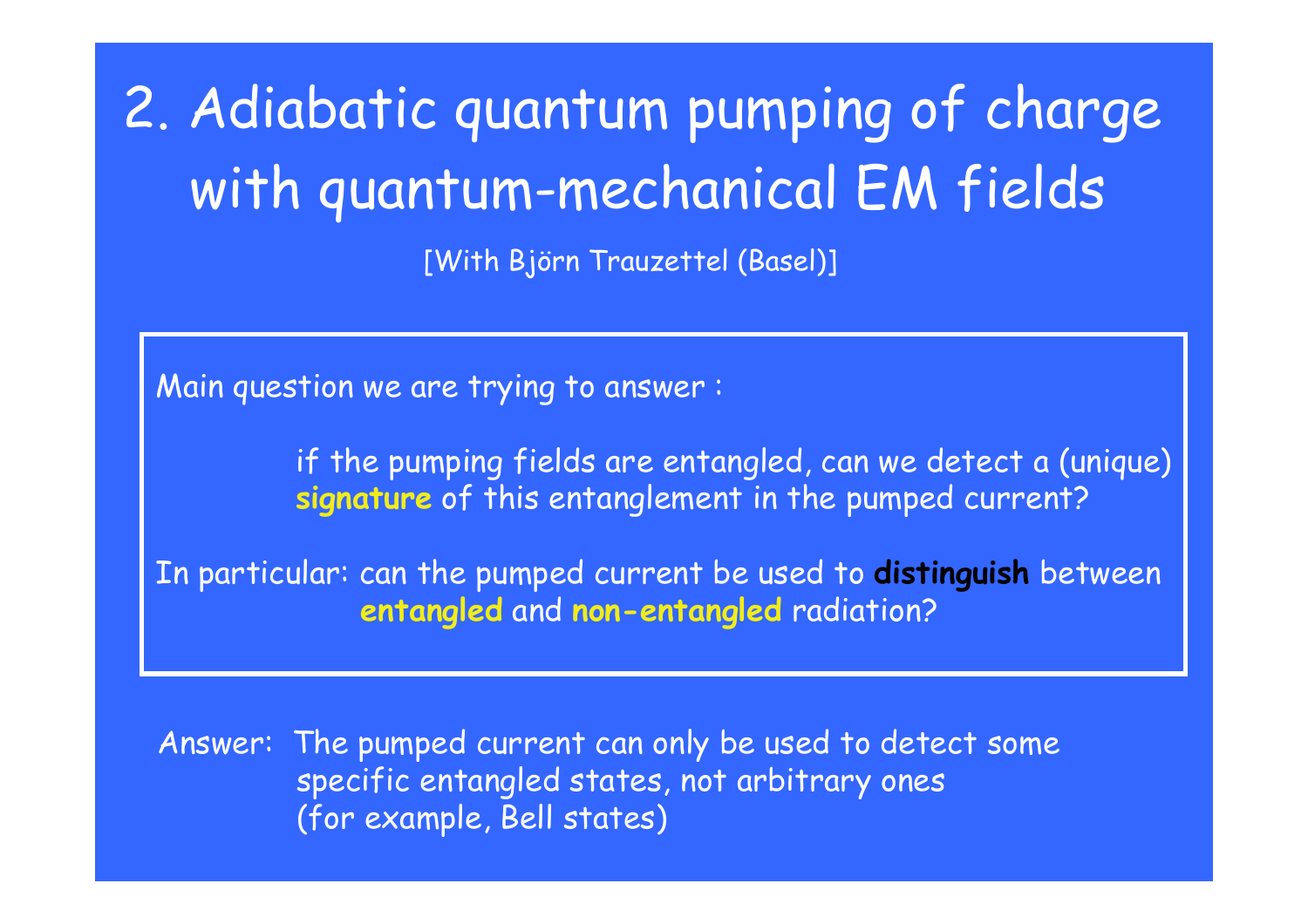# **Quantum pumping with classical fields**



Pumping parameters :

$$
\begin{aligned} \mathbf{X_1}(t)\, & = \,\mathbf{X_1} + 2\,\delta\mathbf{X_1}\,\cos(\omega t - \phi_1) \\ \mathbf{X_2}(t)\, & = \,\mathbf{X_2} + 2\,\delta\mathbf{X_2}\,\cos(\omega t - \phi_2) \end{aligned}
$$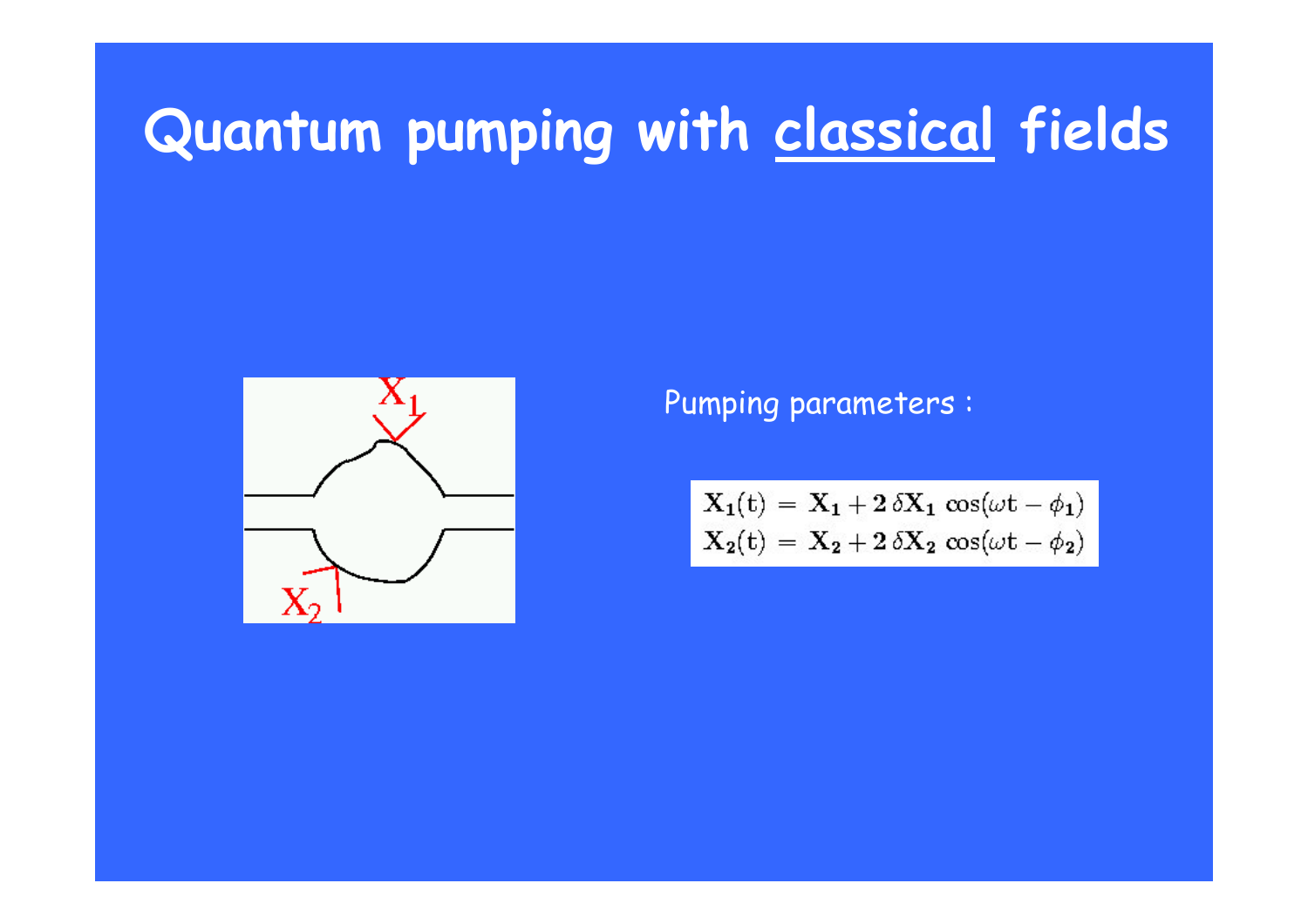**Pumped current into lead** α : 
$$
I_{\alpha} = \frac{\omega e}{2\pi} \delta X_1 \delta X_2 \sin \phi \operatorname{Im} \left[ \sum_{\beta} \frac{\partial S_{\alpha\beta}^*}{\partial X_1} \frac{\partial S_{\alpha\beta}}{\partial X_2} \right]
$$
 (1)

#### Brouwer, PRB **58**, R10135 (1998)

valid for : **- weak pumping** (linear response in  $\delta\mathsf{X}_1$  and  $\delta\mathsf{X}_2$ ) **- adiabatic limit** ( ω  $\bullet$  $\cdots \tau^{-1}_{dwell}$ 

Scattering matrix for adiab atic weak pumping :

$$
\begin{aligned} S(t)&=S(X_1(t),X_2(t))\\ &\approx S(X_1,X_2)+\sum\limits_{j=1}^2\frac{\partial S}{\partial X_j}\delta X_j(t)\\ &=S(X_1,X_2)+S_+e^{-i\omega t}+S_-e^{i\omega t} \end{aligned}
$$

$$
S_{\pm}\equiv\sum_{j=1}^{2}\delta X_{j}\,e^{\pm i\phi_{j}}\frac{\partial S}{\partial X_{j}}
$$

**Pumped current into lead**  $\alpha$  **:**  $I_{\alpha} = \frac{\omega e}{2\pi} [\mathbf{T}_{+,\alpha} - \mathbf{T}_{-,\alpha}]$  **(2)** 

Moskalets and Büttiker, PRB **66**, 035306 (2002)

with  $T_{\pm \alpha} = \sum_{\beta} |S_{\pm,\alpha\beta}|^2$  the total probability for an electron which is scattered into lead  $\alpha$  to absorb (+) or emit (-) an energy quantum  $\hbar\omega$ 

**Eqns. (1) and (2) are equivalent**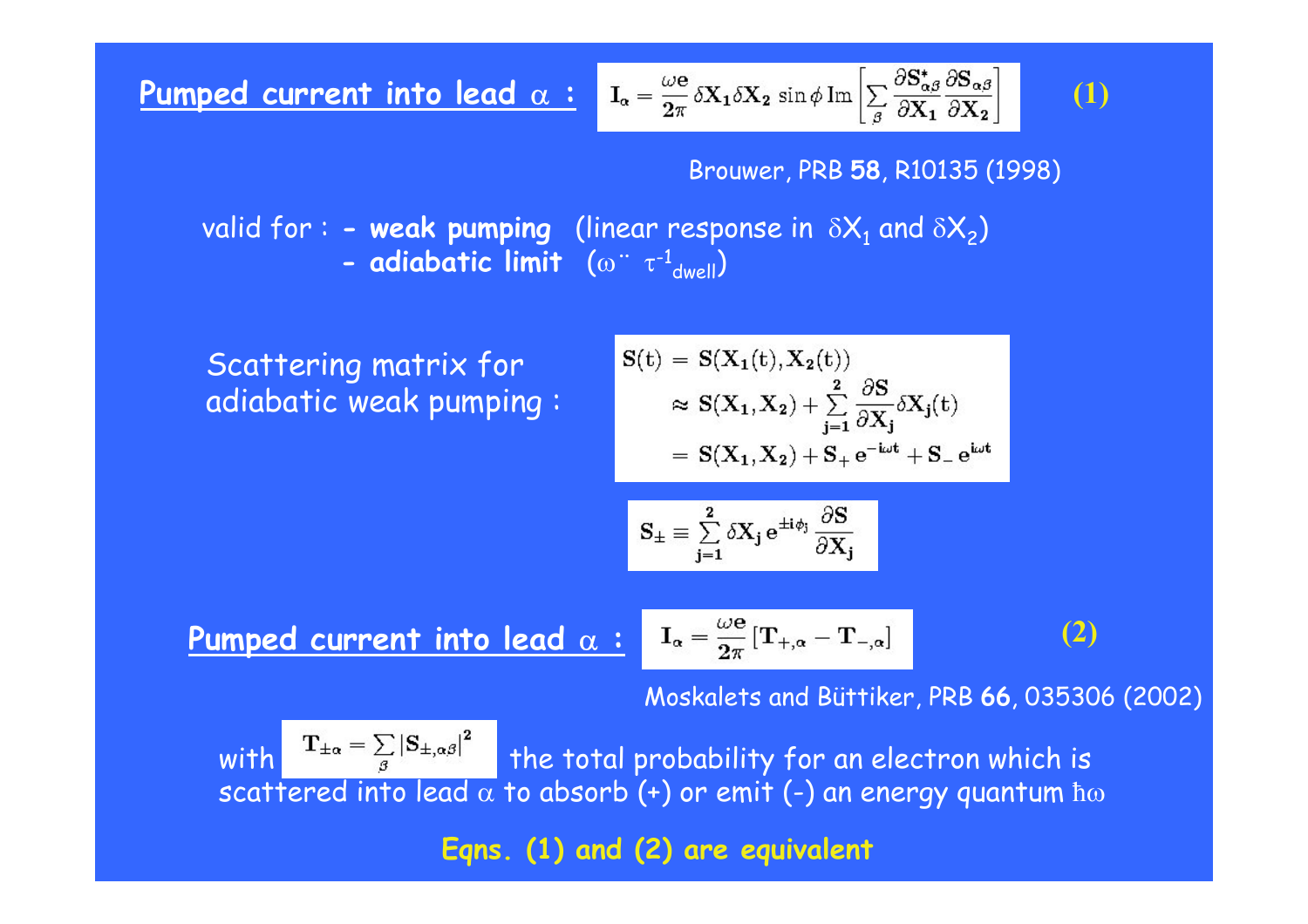### **Adiabatic quantum pumping with quantum-mechanical radiation fields**

**Time-dependent scattering matrix for two-photon pumping fields :**

$$
\mathbf{S}(t,t') = \mathbf{S}_0(\Delta t) \, \mathcal{T} \, e^{i \sum_{j=1}^2 \Lambda_j \int_{t'}^t d\tau \, \left( \mathbf{a}_j(\tau) + \mathbf{a}_j^\dagger(\tau) \right)}
$$

**with quantum -mechanical photon annihilatio n (creation) o perator**

 $\Lambda_j$ : real symmetric matrix that contains information on how the shape of the mesoscopic system is varied by photon radiation  $\texttt{E}\texttt{t} \equiv \texttt{t}$  –  $\texttt{t}'$ 

**Weak pumping** : only linear terms in  $a_i$ <sup>(t)</sup> are kept  $\omega\Delta$ †  $\degree$  $\mathbb{I}^{\mathbb{I}}$ 

$$
\mathbf{S}(\mathbf{t},\mathbf{t}')\approx \mathbf{S}_0(\Delta \mathbf{t})\left[1+i\Delta t \sum_{j=1}^2\Lambda_j\left[\mathbf{a}_j^\dagger\,\mathbf{e}^{\mathrm{i}\omega\mathbf{T}}+\mathbf{a}_j\,\mathbf{e}^{-\mathrm{i}\omega\mathbf{T}}\right]\right]\qquad \quad \mathsf{T}\equiv \big(\textup{\textbf{t}}+\textup{\textbf{t}}'\big)/2
$$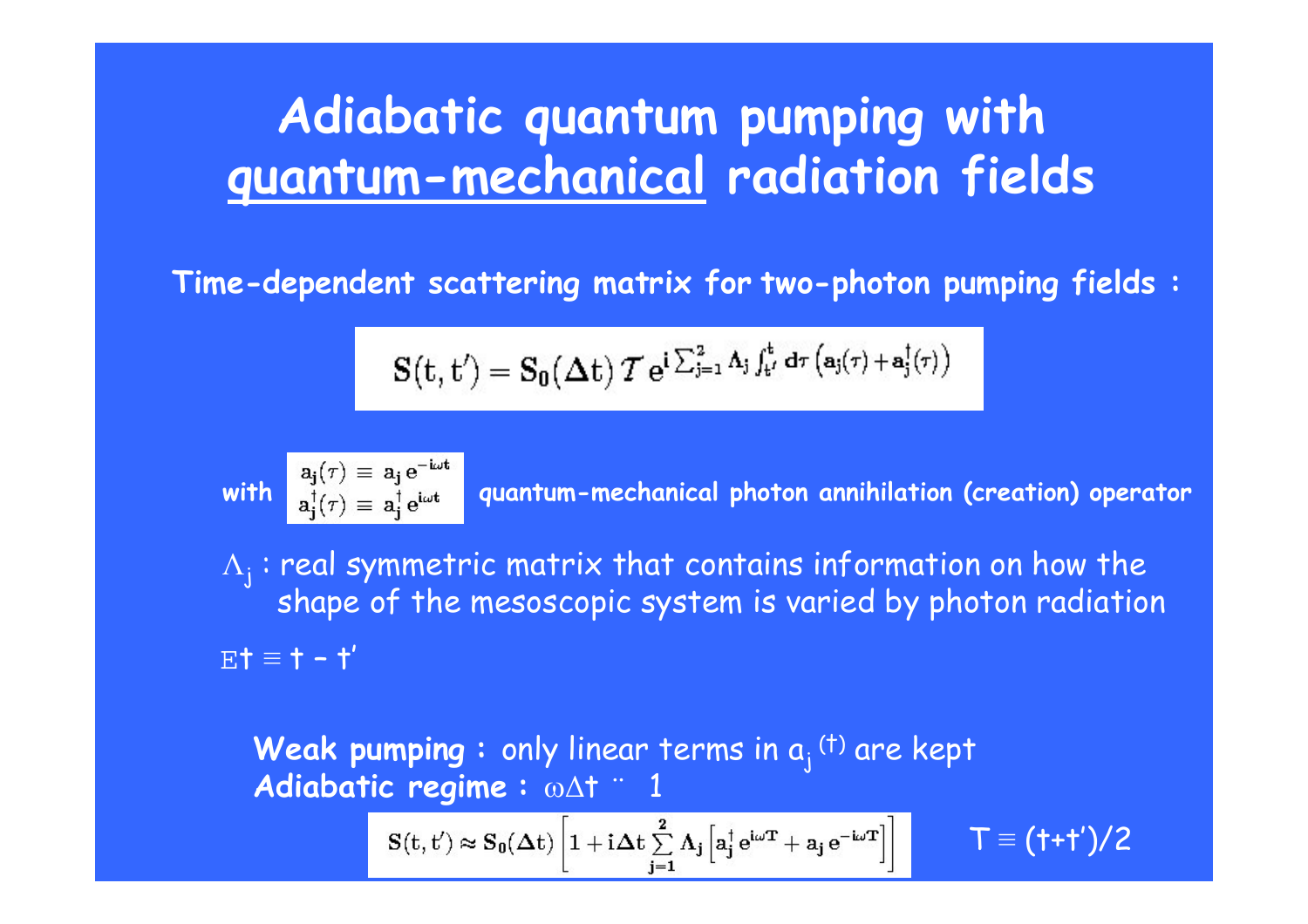$$
S(\epsilon,T)=\int_{-\infty}^{\infty}\,d(\Delta t)\,e^{-i\epsilon \Delta t}\,S\big(T+\frac{\Delta t}{2},T-\frac{\Delta t}{2}\big)
$$

**Wigner transform**

**Quantum-mechanical radiation fields :**

$$
S(\epsilon,T)=S_0-\sum_{j=1}^2a_j\Lambda_j\frac{\partial S_0}{\partial \epsilon}\,e^{-i\omega T}-\sum_{j=1}^2a_j^\dagger\Lambda_j\frac{\partial S_0}{\partial \epsilon}\,e^{i\omega T}
$$

$$
\textbf{Classical fields}: \,\,\left|\,S(t)=S(X_1,X_2)+\sum_{j=1}^2\delta X_j\,e^{i\phi_j}\,\frac{\partial S}{\partial X_j}\,e^{-i\omega t}+\sum_{j=1}^2\delta X_j\,e^{-i\phi_j}\,\frac{\partial S}{\partial X_j}\,e^{i\omega t}\,\right|\,\,
$$

**Equivalent expressions under identification** :

$$
\begin{aligned} S(X_1,X_2) &\leftrightarrow S_0 \\ \delta X_j\,e^{i\phi_j}\frac{\partial S}{\partial X_j} &\leftrightarrow -a_j\Lambda_j\frac{\partial S_0}{\partial \epsilon} \\ \delta X_j\,e^{-i\phi_j}\frac{\partial S}{\partial X_j} &\leftrightarrow -a_j^\dagger\Lambda_j\frac{\partial S_0}{\partial \epsilon} \end{aligned}
$$

Calculate current (2) averaged over photon fields :

$$
\langle I_{\alpha} \rangle \, = \, \frac{e \omega}{2 \pi} \, \left\{ \left[ \langle a_{1} a_{2}^{\dagger} \rangle - \langle a_{1}^{\dagger} a_{2} \rangle \right] \sum_{\beta} \left[ \frac{\partial S_{0,\alpha \beta}}{\partial X_{1}} \frac{\partial S_{0,\alpha \beta}^{\ast}}{\partial X_{2}} \right] + \\ \left[ \langle a_{2} a_{1}^{\dagger} \rangle - \langle a_{2}^{\dagger} a_{1} \rangle \right] \sum_{\beta} \left[ \frac{\partial S_{0,\alpha \beta}}{\partial X_{2}} \frac{\partial S_{0,\alpha \beta}^{\ast}}{\partial X_{1}} \right] \right\}
$$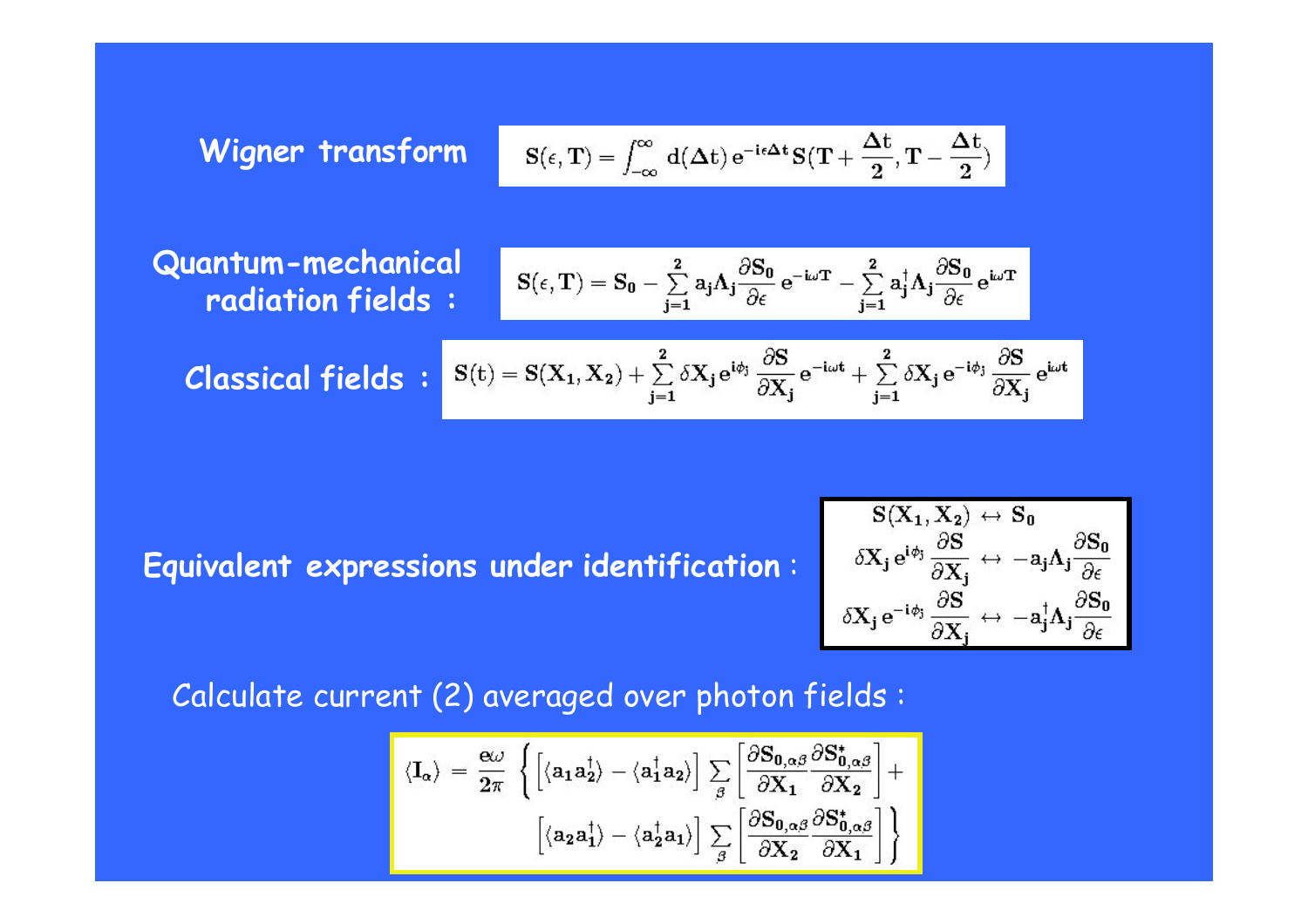## **Application to few-photon states**

$$
\langle I_{\alpha} \rangle \, = \, \frac{e\omega}{2\pi} \, \left\{ \left[ \langle a_{1} a_{2}^{\dagger} \rangle - \langle a_{1}^{\dagger} a_{2} \rangle \right] \sum_{\beta} \left[ \frac{\partial S_{0,\alpha\beta}}{\partial X_{1}} \frac{\partial S_{0,\alpha\beta}^{*}}{\partial X_{2}} \right] + \\ \left[ \langle a_{2} a_{1}^{\dagger} \rangle - \langle a_{2}^{\dagger} a_{1} \rangle \right] \sum_{\beta} \left[ \frac{\partial S_{0,\alpha\beta}}{\partial X_{2}} \frac{\partial S_{0,\alpha\beta}^{*}}{\partial X_{1}} \right] \right\}
$$

**1) Vacuum state** |0,0 〉 → ·**I** α〉 **= 0** (trivial)

**2) Non-entangled state** of a single photon in mode 1 and no photon in mode 2  $|1{,}0\rangle$   $\rightarrow$   $|$   $\mathbf{\hat{a}}_{\alpha}\rangle$  = 0  $\;$  (no pumping for a single parameter)

3) Entangled state  $\gamma_1 \ket{1,0}$  +  $\gamma_2 \ket{0,1} \rightarrow$ 

$$
\rangle = \frac{2 e \omega}{\pi} \ {\rm Im}[\gamma_1^* \gamma_2] \ {\rm Im} \left[ \sum_\beta \frac{\partial {\bf S_{0,\alpha\beta}}}{\partial {\bf X_1}} \frac{\partial {\bf S_{0,\alpha\beta}^*}}{\partial {\bf X_2}} \right]
$$

•  $\gamma_1$  = 0 or  $\gamma_2$  = 0  $\;\rightarrow$   $\;\;\widehat{\textbf{eI}}_\alpha \rangle$  = 0  $\mathbf{F}\in\mathbb{Z}_{\alpha}\rangle\neq\mathbf{0}$  requires  $\mathbf{Im}[\![\boldsymbol{\gamma}_1]\!]$ **\* γ 2] ≠ 0**

Fails for Bell state:  $(|1{,}0\rangle + |0{,}1\rangle)/\sqrt{2} \;\rightarrow\;\; \text{a} \text{C}_\alpha \rangle$  = 0 cannot be distinguished from a non-entangled state